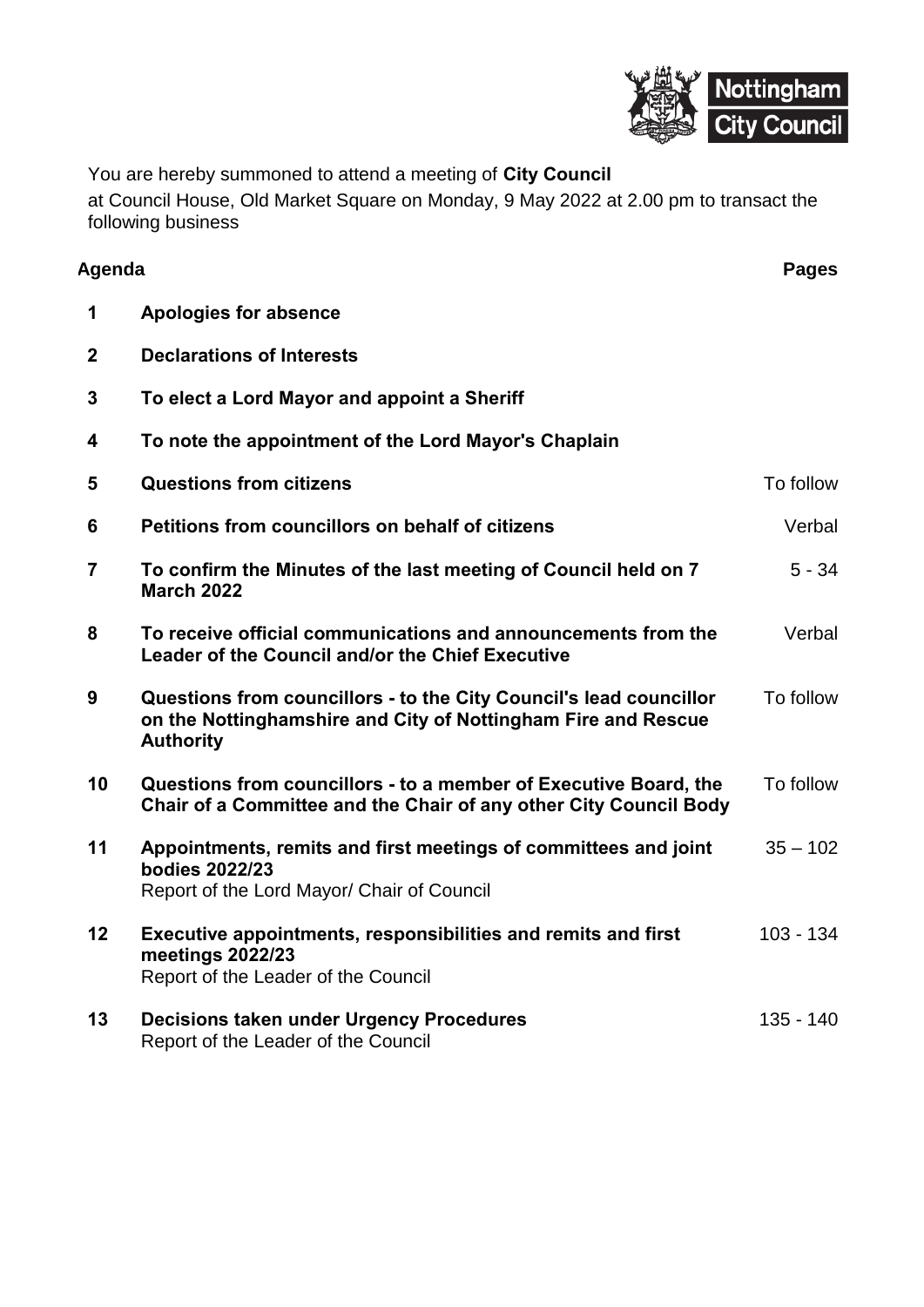## **14 Motion in the name of Councillor Leslie Ayoola**

The Home Office's failure to keep detailed records of the arrivals in the UK created an issue for the 'Windrush Generation' who were unable to evidence their lawful status when facing immigration checks to continue working, access services or even to remain in the UK.

This Council notes:

- The enormous contribution of members of the Windrush Generation to British society following the Second World War.
- That the many thousands of members of the Windrush Generation who made their homes in this country to build a better life and contribute to our society were granted indefinite leave to remain in 1971.
- That members of the Windrush Generation residing in Nottingham may have suffered loss and unfair treatment with regard to their immigration status, including threat of deportation due to the failure of the Home Office to maintain records of their lawful right to remain in the UK.
- The ongoing implications of this treatment for many people and their families.
- That the Council holds an annual civic event to commemorate the Windrush Generation on 22 June.

This Council therefore resolves:

- To continue to mark Windrush Day on 22 June in the City of Nottingham annually as a civic celebration to recognise and honour the enormous contribution of those who arrived between 1948 and 1973.
- To call upon the Government to support advice agencies in their work to achieve support, advocacy and justice for all Nottingham residents affected by the Windrush scandal; not to cap compensation amounts payable to victims under its compensation scheme or to apply confidentially agreements, time limits or other arbitrary restrictions; and waive fees for naturalisation for all who have been affected and provide legal aid for those who have been affected.
- To offer support to those affected by the scandal who may be seeking help, including to third sector organisations which provide support, advice and advocacy.
- To promote the Windrush Generation Scheme to help ensure that all Nottingham residents who may be eligible for compensation are aware of it.

## **15 Future meeting dates**

To agree to meet at 2pm on the following Mondays:

- 11 July 2022
- 12 September 2022
- 14 November 2022
- 9 January 2023
- 6 March 2023